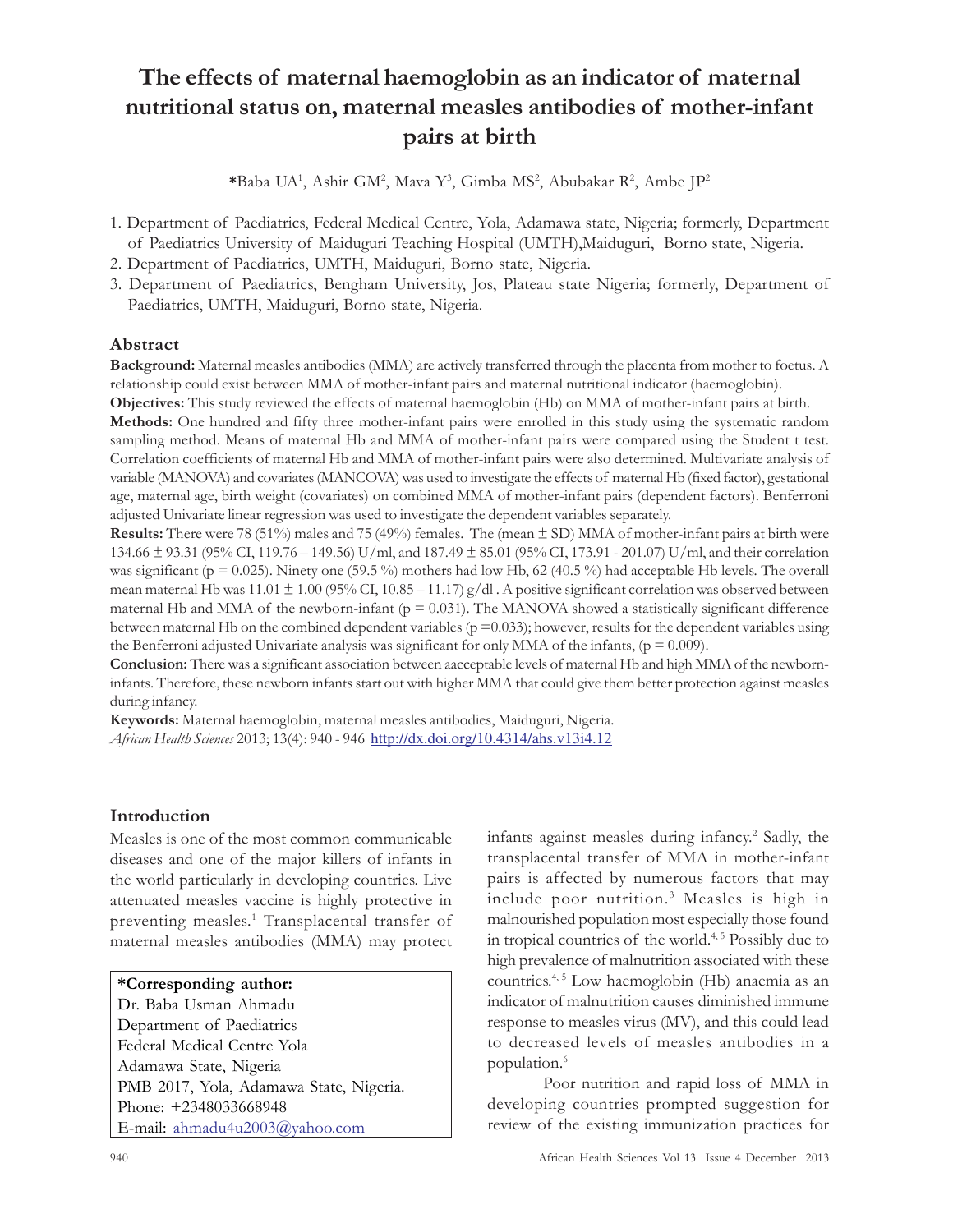measles. 7 Malnutrition is one of the major public health problems and it is one of the leading cause of morbidity and mortality in Nigeria.<sup>8, 9</sup> This may not be unconnected to high poverty rate existing in Nigeria. <sup>8</sup> Different methods of estimating malnutrition in countries yielded high proportions of individuals with malnutrition. For instance, in Maiduguri, the prevalence of malnutrition was put at 36% using the modified Wellcome's classification.<sup>9</sup> Other workers using the Gomez classification, however, documented 47% cases of malnutrition elsewhere.<sup>1</sup> Estimation of Hb is a standard laboratory measure and good indicator that can give an idea about overall nutritional status of individuals in a community. <sup>10</sup> Whereas the prevalence of malnutrition could vary from place to place, dearth of knowledge still exist world-wide on the extent to which maternal malnutrition affects MMA in mother-infant pairs particularly in our setting that is measles endemic.

Therefore, this work looked at the effects of maternal Hb as an indicator of maternal nutrition on MMA of mother-infant pairs at birth. To the best of our knowledge there is no study on this subject matter especially in North-Eastern Nigeria and the country at large.

## Methods

#### Study area

The study was carried out at the Department of Paediatrics and Obstetrics unit of the University of Maiduguri Teaching Hospital (UMTH), Nigeria. The UMTH is a tertiary centre located in North-Eastern Nigeria and a centre of excellence for infectious diseases and immunology. It also serves as a referral site for the six North-Eastern States of Nigeria and the neighboring countries of Chad, Cameroon and Niger Republics.

## Study design

The study was a hospital-based comparative cross sectional study of mother-infant pairs recruited from the labour ward of the UMTH.

## Ethical issues

The study protocol was reviewed and authorised by the Medical Research and Ethics Committee of UMTH, and informed consent from parents was also obtained. Parents had unlimited liberty to deny consent without any consequences and confidentiality was maintained.

#### Sample size/Subject selection

The minimum sample size was determined using a statistical formula, which detects differences between two means when using paired sampling units: the effect size was set at 0.2, alpha level at 0.05 and power at 90%.<sup>11</sup> However, 45% of the calculated minimum sample was added to maximize power. Therefore, the sample size for this study was one hundred and fifty-three mother-infant pairs. Consenting women who delivered vaginally at the UMTH were enrolled for this study. Severely sick pregnant women, those diagnosed with ante-partum haemorrhage, those delivering stillborns and mothers who had received blood transfusion during pregnancy were excluded.

## Data collection procedure

Mother-infant pairs were enrolled in this study using the systematic random sampling method where the first of every three mother-infant pair was picked at the labour ward. Where the first mother did not fulfil the inclusion criteria, the immediate next mother that qualified was selected. On enrolment of the mother-infant pairs, study proforma were administered to the mothers to collect information on their bio-data, pregnancy history and antenatal care history. Dubowitz Score was used to access the gestational age (GA) of the newborn infants at birth, <sup>12</sup> and their birthweight (BW) was measured using the basinet weighing scale that has a sensitivity of 50 grams. Newborn infants with GA less than 37 completed weeks were classified as preterm, those from 37 completed to less than 42 completed weeks were term, and those with 42 completed weeks or more were post term. 12, 13 Newborns weighing > 3.99 kilograms were classified as macrosomia, those weighing 2.5 – 3.99 kilogram as normal and those < 2.5 kilogram were termed low BW. 13

## Collection of Samples

Three millilitres (mls) of venous blood were obtained from the mothers on admission using sterile disposable five mls syringe under aseptic technique. Of the three mls of maternal venous blood drawn, one ml was placed in ethylenediaminetetracetic acid (EDTA) bottle. This blood was used for the estimation of haemoglobin (Hb) concentration in grams per decilitre  $(g/dl)$  using the microhaematocrit method.<sup>14</sup> Low Hb is defined as Hb < 11g/dl, while acceptable Hb is  $Hb > 11g/dl^{15}$  The remaining two mls of maternal venous blood were placed in sterile plain bottles and serum was separated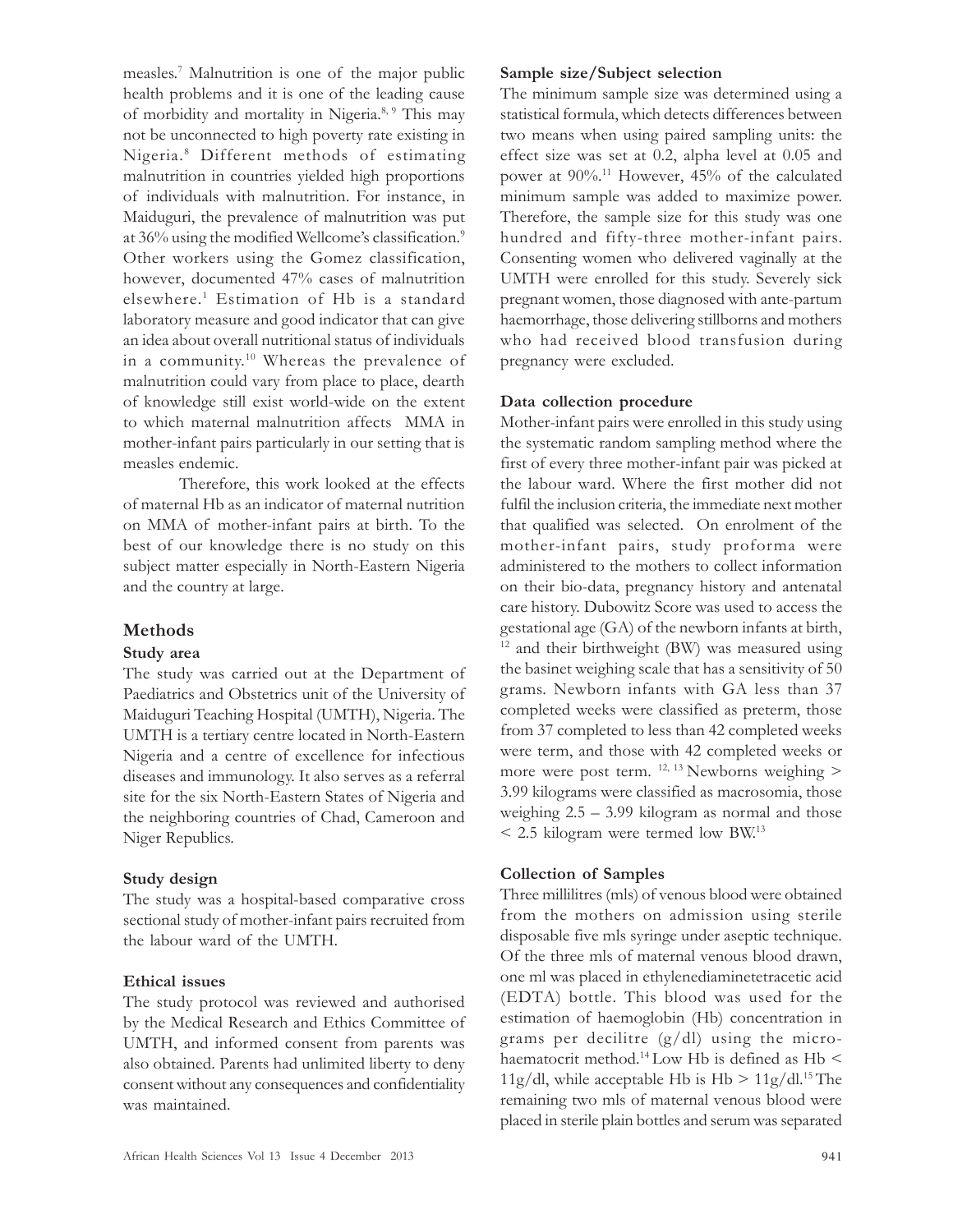after centrifuging the blood samples at 5000 revolutions per minute (rpm) for five minutes. The sera obtained from maternal blood samples were used for the analysis of MMA using enzyme linked immunosorbent assay (ELISA).

Three millilitres of blood samples were also obtained from the umbilical cord of the newborn infants for the estimation of MMA. This was done after centrifuging the blood samples and the subsequent separation of the serum of the newborn cord blood. All blood samples collected were stored in a refrigerator at -20°C until the time of MMA assay.

#### Statistical analysis

Statistical analyses were performed by use of SPSS statistical software version 16, Illinois, Chicago USA. Values were expressed as percentages, mean ± standard deviation (SD) and range. Means of maternal Hb and MMA of mother-infant pairs were compared using the Student t test. Correlation coefficients of maternal Hb and MMA of motherinfant pairs were also determined. Preliminary checks were conducted to ensure that there was no violation of the assumptions of normality, linearity, homogeneity of variances, homogeneity of regression slopes, and reliable measurement of the covariate. Multivariate analysis of variance (MANOVA) and covariates (MANCOVA) was used to investigate the effects of maternal Hb (fixed factor), GA, MA, BW (covariates) on combined MMA of mother-infant pairs (dependent factors). Benferroni adjusted Univariate linear regression model was used to investigate the dependent variables separately. A p value  $\leq 0.05$  was considered significant. Tables were used appropriately for illustration.

# Results

One hundred and fifty three mother-infant pairs were enrolled in this study. There were 78 (51%) males and 75 (49%) female newborn infants giving an approximate male to female ratio of 1.04:1. Thirteen (8.5%), 138 (90.2%) and 2 (1.3%) newborn infants were preterm, term and postterm deliveries. Similarly, 17 (11.11%), 130 (84.97) and 6 (3.92%) newborn infants were low BW, normal and macrosomic deliveries. Table 1 shows the mean and range values of the study group. Maternal age ranges from 17 to 37 years, the mean MMA of motherinfant pairs was 134.66 ± 93.31 (95% CI, 119.76 – 149.56) U/ml and 187.49 ± 85.01 (95% CI, 173.91 - 201.07) U/ml respectively in a ratio of 1:1.3. Correlation of these MMA was significant ( $r = 0.182$ ,  $p = 0.025$ ) as shown in table 2.

| Table 1: Mean and range values of the study group |  |
|---------------------------------------------------|--|
|---------------------------------------------------|--|

| Parameters               | Mean $\pm$ SD      | 95% CI            | Range                    |
|--------------------------|--------------------|-------------------|--------------------------|
| GA (weeks)               | $38.78 \pm 1.83$   | $38.49 - 39.07$   | $30 - 43$                |
| MA (years)               | $23.58 \pm 4.9$    | $22.78 - 24.38$   | $17 - 37$                |
| BW(Kg)                   | $3.06 \pm 0.57$    | $2.97 - 3.15$     | $1.25 - 4.60$            |
| $MMA$ (U/ml)             | $134.66 \pm 93.31$ | $119.76 - 149.56$ |                          |
| MMA of Newborns $(U/ml)$ | $187.49 \pm 85.01$ | 173.91 - 201.07   | $\overline{\phantom{0}}$ |

SD = Standard deviation, CI = Confidence interval, GA = Gestational age, MA = Maternal age, BW = Birth weight, MMA = Maternal measles antibodies

|       |  |  |  |  | Table 2: Correlation of maternal haemoglobin and maternal measles antibodies of mother-infant |
|-------|--|--|--|--|-----------------------------------------------------------------------------------------------|
| pairs |  |  |  |  |                                                                                               |

|                      | Maternal | <b>Mothers MMA</b> | <b>Newborns MMA</b> |
|----------------------|----------|--------------------|---------------------|
|                      | Hb(g/dl) | (U/ml)             | (U/ml)              |
| Maternal Hb $(g/dl)$ |          | 0.036              | 0.174               |
|                      |          | 0.658              | $0.031*$            |
| Mothers MMA          |          |                    | 0.182               |
| (U/ml)               |          |                    | $0.025*$            |
| Newborns MMA         |          |                    |                     |
| (U/ml)               |          |                    |                     |

Hb = Haemoglobin MMA = Maternal measles antibodies \*= p value < 0.05 (significant)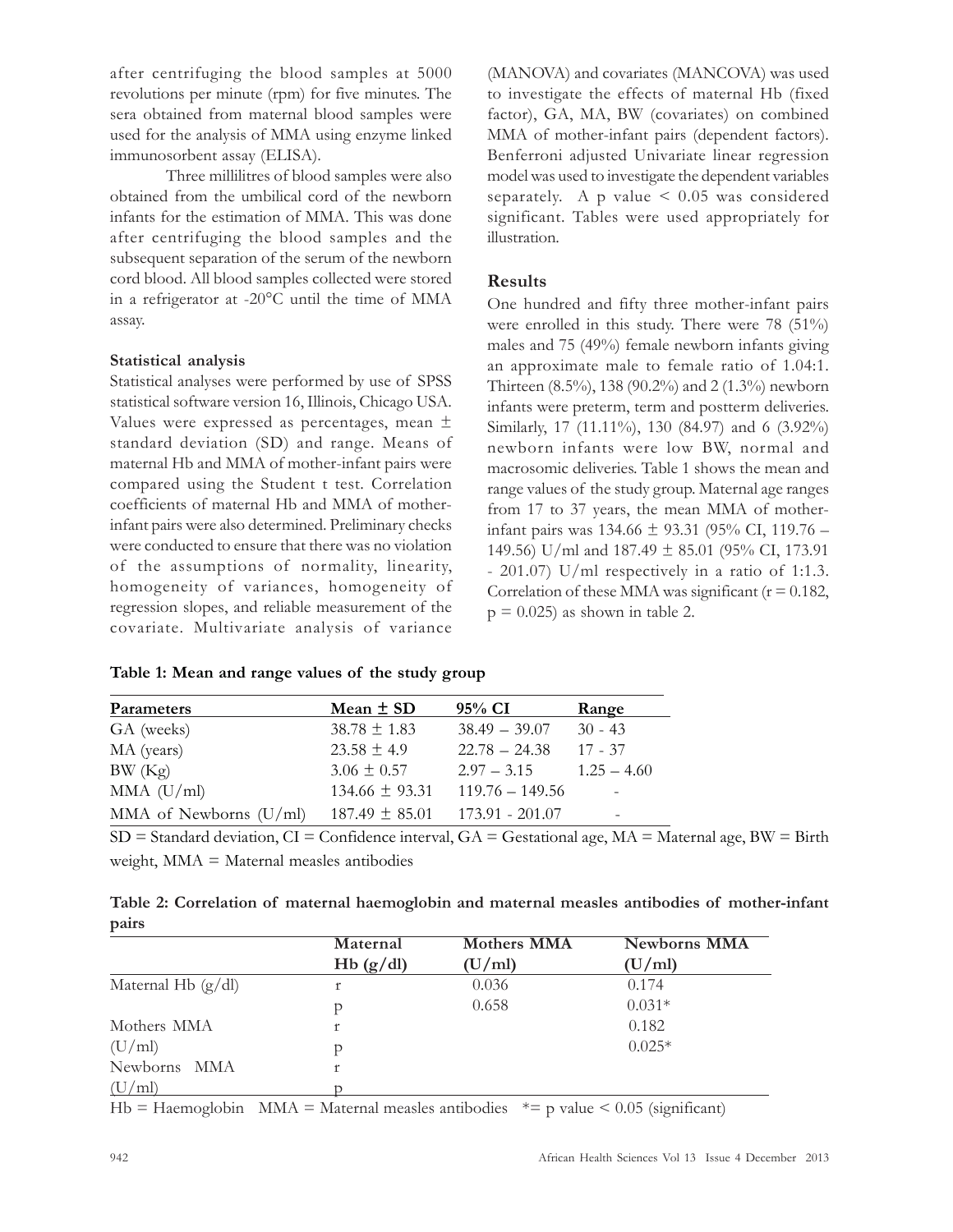Of the 153 (100 %) mothers that participated in this study, 91 (59.5 %) were found to have low Hb ( $\leq$ 11g/dl), and 62 (40.5 %) had acceptable Hb levels ( > 11g/dl ). The overall mean maternal Hb was 11.01  $\pm$  1.00 (95% CI, 10.85 – 11.17) g/dl. Table 3 shows the comparison between maternal Hb and mean MMA of mother-infant pairs. The mean MMA of motherinfant pairs were higher for mothers who had acceptable Hb and low for mothers having low Hb. However, the differences in mean MMA was only significant in newborn infants of mothers with acceptable Hb and low Hb ( $p = 0.002$ ).

A positive correlation also existed between maternal Hb and MMA of mother-infant pairs. However, this correlation was only significant for maternal Hb and MMA of the newborn infants  $(r =$ 0.174,  $p = 0.031$  table 2.

Table 4 shows a statistically significant difference between maternal Hb on the combined dependent variables:  $F = 3.490$ ,  $p = 0.033$ ; Wilks' Lambda= 0.955; partial eta squared= 0.045. No significant difference was observed between the covariates (GA, MA and BW) on combined dependent variables. When the results for the dependent variables were considered separately, the only difference to reach statistical significance using a Bonferroni adjusted alpha level of 0.04, was the relationship between maternal Hb and MMA of the infants:  $F = 7.027$ , p  $= 0.009$ , partial eta squared  $= 0.045$  (table 5). No significant difference was observed between the covariates and the dependent variables separately.

Table 3: Comparison between maternal haemoglobin and mean maternal measles antibody of motherinfant pairs

| Maternal Hb $(g/dl)$   | <u>Mean maternal measles antibodies <math>\pm</math> SD (U/ml)</u> |                    |          |  |  |  |
|------------------------|--------------------------------------------------------------------|--------------------|----------|--|--|--|
|                        | Mothers                                                            | Newborn infants    | p value  |  |  |  |
| Acceptable Hb $(g/dl)$ | $127.21 \pm 63.38$                                                 | $227.40 \pm 29.98$ | $0.000*$ |  |  |  |
| (Hb > 11g/dl)          |                                                                    |                    |          |  |  |  |
| Low Hb $(g/dl)$        | $117.32 \pm 59.19$                                                 | $175.98 \pm 53.29$ | $0.005*$ |  |  |  |
| (Hb < 11g/dl)          |                                                                    |                    |          |  |  |  |
| p value                | 0.651                                                              | $0.002*$           |          |  |  |  |
| $Hb = Haemoglobin$     | $* = p$ value < 0.05 (significant)                                 |                    |          |  |  |  |

Table 4: Multiple tests of effect of maternal haemoglobin, maternal age, gestational age, birth weight on maternal measles antibodies of mother-infant pairs at birth

| <b>Effect</b> |                          | Value | F                    | Hypo-     | Error df | Sig.           | Partial Eta |
|---------------|--------------------------|-------|----------------------|-----------|----------|----------------|-------------|
|               |                          |       |                      | thesis df |          | <b>Squared</b> |             |
| Intercept     | Pillai's Trace           | 0.010 | $0.737$ <sup>a</sup> | 2.000     | 147.000  | 0.480          | 0.010       |
|               | Wilks' Lambda            | 0.990 | $0.737$ <sup>a</sup> | 2.000     | 147.000  | 0.480          | 0.010       |
|               | Hotelling's Trace        | 0.010 | $0.737$ <sup>a</sup> | 2.000     | 147.000  | 0.480          | 0.010       |
|               | Roy's Largest Root 0.010 |       | $0.737$ <sup>a</sup> | 2.000     | 147.000  | 0.480          | 0.010       |
| МA            | Pillai's Trace           | 0.001 | $0.075^{\circ}$      | 2.000     | 147.000  | 0.927          | 0.001       |
|               | Wilks' Lambda            | 0.999 | $0.075^{\circ}$      | 2.000     | 147.000  | 0.927          | 0.001       |
|               | Hotelling's Trace        | 0.001 | $0.075^{\circ}$      | 2.000     | 147.000  | 0.927          | 0.001       |
|               | Roy's Largest Root 0.001 |       | $0.075^{\circ}$      | 2.000     | 147.000  | 0.927          | 0.001       |
| GA            | Pillai's Trace           | 0.008 | $0.584^{\circ}$      | 2.000     | 147.000  | 0.559          | 0.008       |
|               | Wilks' Lambda            | 0.992 | $0.584^{a}$          | 2.000     | 147.000  | 0.559          | 0.008       |
|               | Hotelling's Trace        | 0.008 | $0.584^{\circ}$      | 2.000     | 147.000  | 0.559          | 0.008       |
|               | Roy's Largest Root 0.008 |       | $0.584^{a}$          | 2.000     | 147.000  | 0.559          | 0.008       |
| BW            | Pillai's Trace           | 0.002 | $0.179$ <sup>a</sup> | 2.000     | 147.000  | 0.836          | 0.002       |
|               | Wilks' Lambda            | 0.998 | $0.179$ <sup>a</sup> | 2.000     | 147.000  | 0.836          | 0.002       |
|               | Hotelling's Trace        | 0.002 | $0.179$ <sup>a</sup> | 2.000     | 147.000  | 0.836          | 0.002       |
|               | Roy's Largest Root 0.002 |       | $0.179^{a}$          | 2.000     | 147.000  | 0.836          | 0.002       |
| Maternal Hb   | Pillai's Trace           | 0.045 | $3.490^{\circ}$      | 2.000     | 147.000  | $0.033*$       | 0.045       |
|               | Wilks' Lambda            | 0.955 | $3.490^{\circ}$      | 2.000     | 147.000  | $0.033*$       | 0.045       |
|               | Hotelling's Trace        | 0.047 | $3.490^{\circ}$      | 2.000     | 147.000  | $0.033*$       | 0.045       |
|               | Roy's Largest Root       | 0.047 | $3.490^{\circ}$      | 2.000     | 147.000  | $0.033*$       | 0.045       |

a. Exact statistic Gestational age, b. Design: Intercept + MA +GA +BW +Maternal Hb

 $MA = Maternal age$ , BW = Birthweight, Hb = Haemoglobin  $* = p$  value < 0.05 (significant)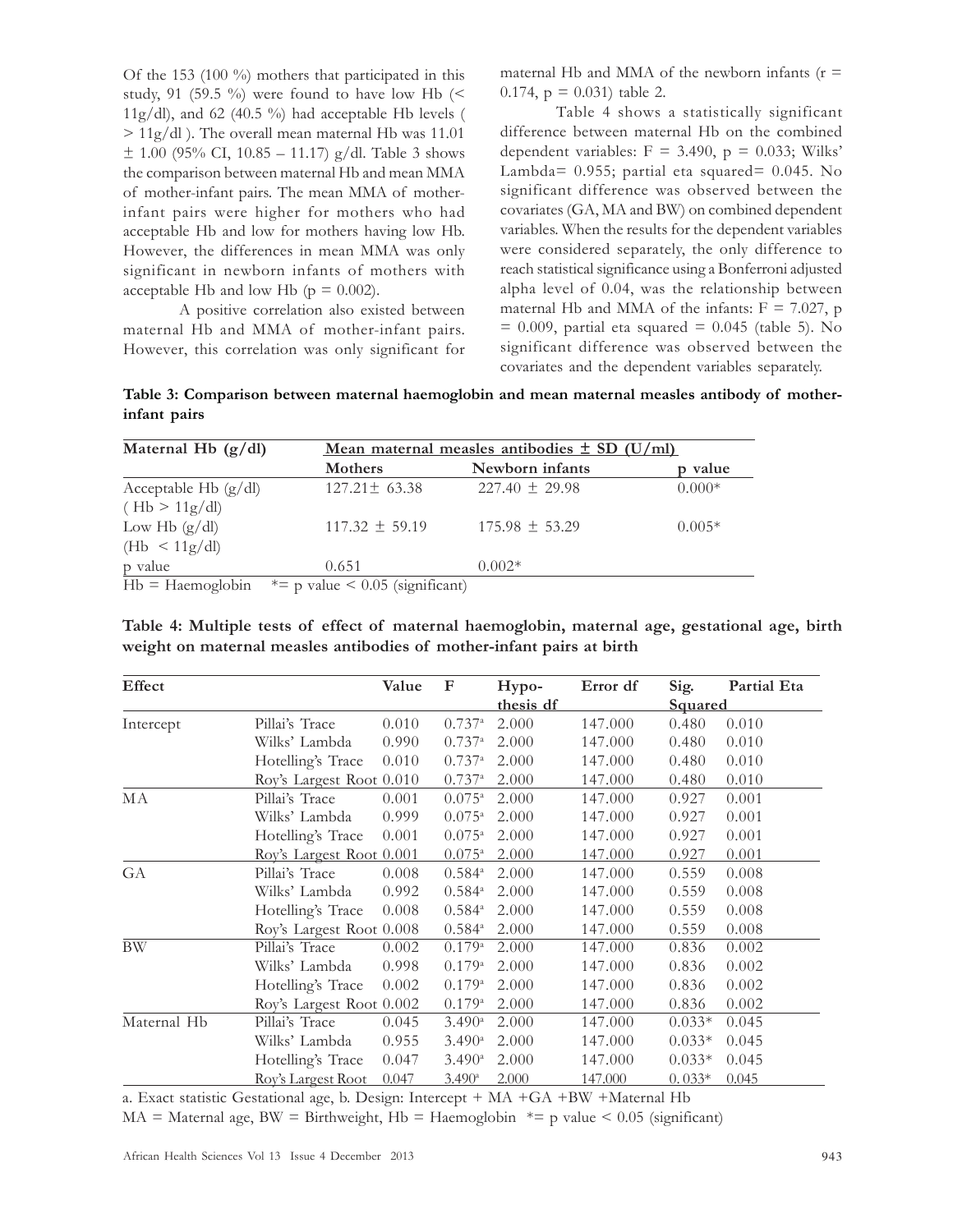| Source              | Dependent   | Type III Sum           | df             | Mean      | $\mathbf F$ | Sig.     | <b>Partial Eta</b> |
|---------------------|-------------|------------------------|----------------|-----------|-------------|----------|--------------------|
|                     | Variable    | of squares             |                | square    |             |          | Squared            |
| Corrected Model MMA |             | 14450.362 <sup>a</sup> | $\overline{4}$ | 3612.591  | 0.408       | 0.802    | 0.011              |
|                     | Newborn MMA | 52111.333 <sup>b</sup> | 4              | 13027.833 | 1.843       | 0.124    | 0.047              |
| Intercept           | MMA         | 542.409                | 1              | 542.409   | 0.061       | 0.805    | 0.000              |
|                     | Newborn MMA | 9007.171               | 1              | 9007.171  | 1.274       | 0.261    | 0.009              |
| MA                  | MMA         | 1151.523               | 1              | 1151.523  | 0.130       | 0.719    | 0.001              |
|                     | Newborn MMA | 44.804                 | 1              | 44.804    | 0.006       | 0.937    | 0.000              |
| GA                  | MMA         | 10339.637              | 1              | 10339.637 | 1.169       | 0.281    | 0.008              |
|                     | Newborn MMA | 82.501                 | 1              | 82.501    | 0.012       | 0.914    | 0.000              |
| BW                  | MMA         | 2099.622               | 1              | 2099.622  | 0.237       | 0.627    | 0.002              |
|                     | Newborn MMA | 1323.611               | 1              | 1323.611  | 0.187       | 0.666    | 0.001              |
| Maternal Hb         | MMA         | 1727.031               | 1              | 1727.031  | 0.195       | 0.659    | 0.001              |
|                     | Newborn MMA | 49681.788              | 1              | 49681.788 | 7.027       | $0.009*$ | 0.045              |
| Error               | <b>MMA</b>  | 1309085.964            | 148            | 8845.175  |             |          |                    |
|                     | Newborn MMA | 1046450.902            | 148            | 7070.614  |             |          |                    |
| Total               | MMA         | 4097939.000            | 153            |           |             |          |                    |
|                     | Newborn MA  | 6476906.000            | 153            |           |             |          |                    |
| Corrected Total     | MMA         | 1323536.327            | 152            |           |             |          |                    |
|                     | Newborn MMA | 1098562.235            | 152            |           |             |          |                    |

Table 5: Univariate tests of between-subjects effects

a. R Squared  $= .011$  (Adjusted R Squared  $= .016$  b. R Squared  $= .047$  (Adjusted R Squared  $= .022$ )

\*= p value  $\leq$  0.05 significant, Hb = Haemoglobin, GA = Gestational age, MA = Maternal age

 $BW = Birth weight, MMA = Maternal$  measles antibodies

#### **Discussion**

Present study revealed a high MMA in mother-infant pairs at birth, with newborn infants having higher levels of MMA than their corresponding mothers. This is similar to the observations that were made in Lagos, Nigeria three decades ago and from other studies conducted in other parts of the world.<sup>1, 16, 17</sup> Active placental transfer of MMA from mothers to their foetuses could be the likely explanation for the newborn infants having higher MMA than their mothers.<sup>18</sup>The high levels of MMA that was found in the study population could be as a result of the boosting effect of MMA by MV, stemming from the fact that measles is endemic in our setting.<sup>7, 17, 18</sup>

Whereas, acceptable maternal Hb yielded higher mean MMA, low maternal Hb was associated with low MMA of mother-infant pairs in this work. Maternal Hb, in fact, was found to contribute significantly towards newborn-infants having much more MMA than their mothers. This conformed to the observation made by other authors' in both developed and resource poor countries of the world.17-19 The transfer of macromolecules from mother to their foetuses via the placenta in most cases is a reflection of maternal nutrition. The placenta exerting activating mode of action towards preferential concentration of some macromolecules in the foetus. <sup>19</sup> In this regard, MMA being macromolecules would be better passed from mother to foetus where maternal Hb is acceptable relative to mothers with low Hb since maternal Hb is a good indicator of maternal nutrition.<sup>1</sup>

Apart from being a good indicator of mother's health and nutrition, maternal Hb also has a long-term health benefit in babies. This could include newborn infants starting out with high levels of MMA.1, 17-18 The present study showed that infants of mal-nourished mothers (low Hb) are more prone to measles. Reason being that, these newborn infants are delivered with lower MMA; these antibodies may not last long enough to protect them against measles during infancy.<sup>18</sup> The low MMA in infants whose mothers have low Hb are further cleared by overwhelming and recurrent infections among other causes, thereby, making these children highly vulnerable to measles and its complication chief amongst them malnutrition.<sup>18, 20</sup> Growth faltering and developmental delay subsequently sets in in those who continue to be malnourished following measles in this vulnerable group.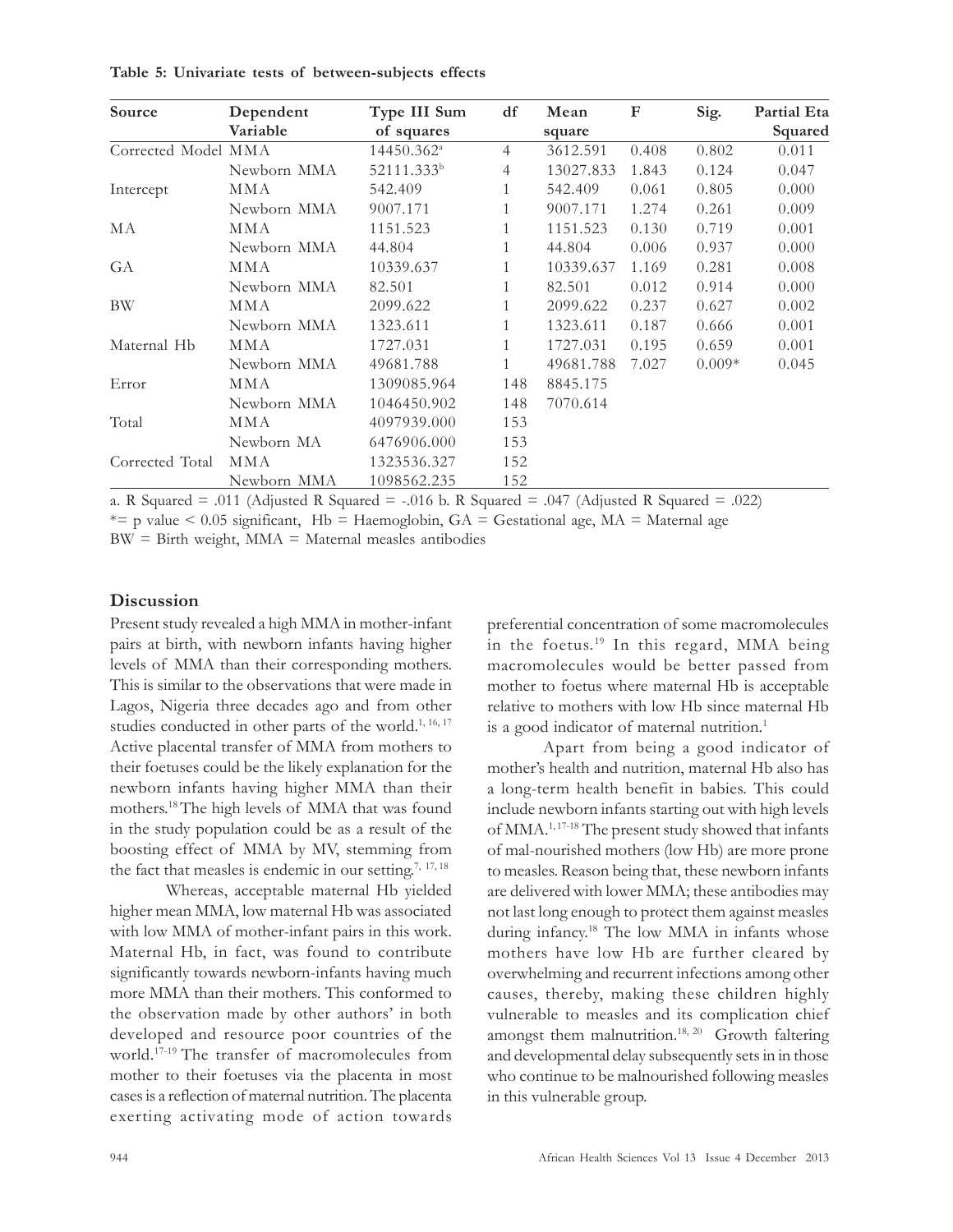Even though the mean MMA of motherinfant pairs of cohorts having low maternal Hb was low compared to subjects whose mothers had high (acceptable) Hb, their mean MMA was, nonetheless, protective in present study. Similar finding was made by victor et al,  $18$  in the year 2000. Mothers that were found with low Hb in this study could still be producing measles antibodies probably from exposure to MV. Moreover, some workers have found that humoral immunity is not impaired even under acute nutritional stress. <sup>21</sup> This means that, mothers with low Hb as seen in our study could respond to MV challenge by producing high levels of MMA, which are transferred to their babies.

Maternal age, GA and BW did not significantly affect MMA of mother-infant pairs in this work. Other workers had reported similar findings with respect to MA and BW, however, GA age was found to vary directly with MMA in motherinfant pairs. 1, 16-18 The possible explanation for our observation may be that most of the mothers are very young in their twenties, majority of the newborn infants are term and with normal BW. The transfer of MMA in mother-infant pair across the placenta occurs maximally from the third trimester of pregnancy that is from 28 weeks of gestation onward. 1, 16, 17 The least GA in this study was 30 weeks and since the study was not primarily design to compare MA, GA and BW with MMA of mother-infant pairs, our finding in this regard is anticipated.

Most developing and sub-Saharan countries like Nigeria are saddled with malnutrition and high cases of measles. The scourge of measles and its complications, such as malnutrition in children from these poor nations could be reduced if mothers thought of health values like adequate nutrition. These would ensure acceptable Hb levels in mothers, which could in turn generate high levels MMA. Information obtained from this study may be of public health benefit because policy makers can use this work as a platform to improve on the existing maternal health practices geared towards improving maternal nutrition. By improving maternal nutrition, higher levels of MMA could be generated, which could prevent infants from measles.

## Conclusion

 Mothers with acceptable Hb gave birth to newborn infants with higher levels of MMA compared to the low levels of MMA observed in newborns whose mothers had low Hb. Thus, newborn infants of mothers with acceptable Hb in the current work have better protection against measles.

## Limitations

This work was performed at the UMTH, which makes it a uni-centered study. This is a setback because caution is needed in generalizing the results of this research. Data on MA, GA and BW were skewed towards very young MA, term deliveries and normal BW. These could be another drawback because skewed distribution of data is a shift from normal population distribution that may interfere with the interpretation of results.

# Recommendations

In order to eliminate measles in children in our setting, there is need for relevant authorities to re-strategize and implement maternal health practices like adequate nutrition. The girl child should be educated and be well informed on good nutritional habits. This will help in generating acceptable maternal Hb and high levels of MMA needed to protect infants against measles during the child bearing age of the girl child. Studies of this kind in the future should include mother-infant pairs from multiple health centers in order to have a representative cross-section of the study population. Furthermore, a study design that accommodates all MA groups within the child bearing age, GA groups and BW groups in greater frequencies is also recommended in order to improve the power of the relationship between these variables and MMA.

# Contributors

BUA, AGM, MY, and AJP conceived and designed the study; all authors assessed and interpreted the data and wrote the draft of the report. All authors were involved in the critical revision of the paper.

# Acknowledgment

We are grateful to Mallam Abdulmumini G, and Tahiru H for their help.

# References

- 1. Kamar S, Chowdhury O, Murshed M, Hasan R. Effect of Gestational Age and Nutrition on Transplacental Transfer of Measles Antibody. Med Today 2010; 22:1-5.
- 2. Stitteiear KE, Barbosa V, Lima OS. Vaccination against measles; A never ending story. Review of vaccine 2002;1: 151-59.